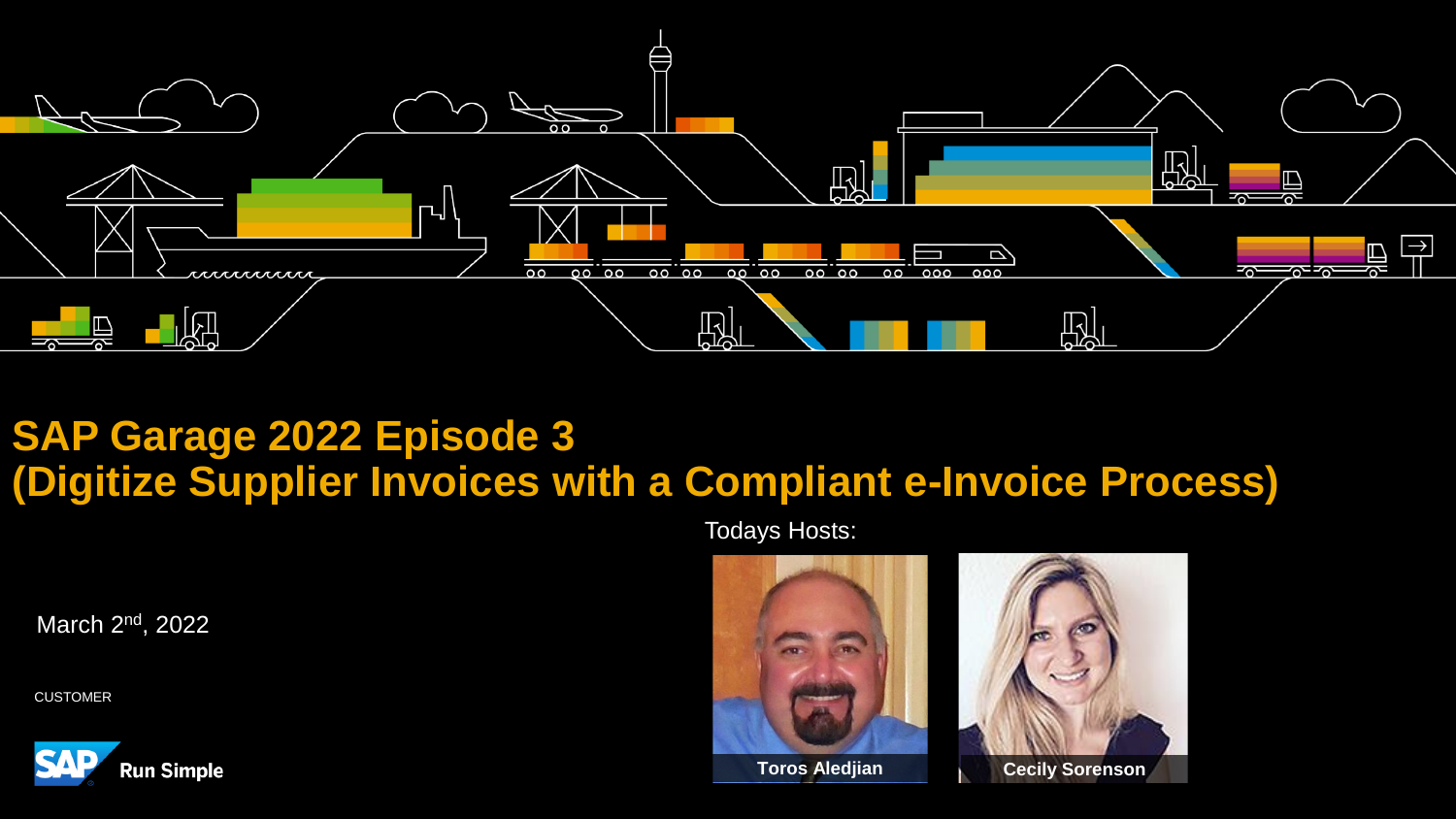# **Agenda**



Ramesh Varsani

Natalija Trestina

- Welcome & announcements  $\sim$  5 min
- Introduction to SAP Garage (5 minutes)
- Introduction to " **Digitize Supplier Invoices with a Compliant e-Invoice Process**" **(excelerateds2p)**Mission Scenario (10 minutes)
- Mission Walk Through & Demo (30 minutes)
- Q&A (10 minutes)
- Outlook to next SAP Garage session (5 minutes)
- Closing remarks  $\sim$  2 min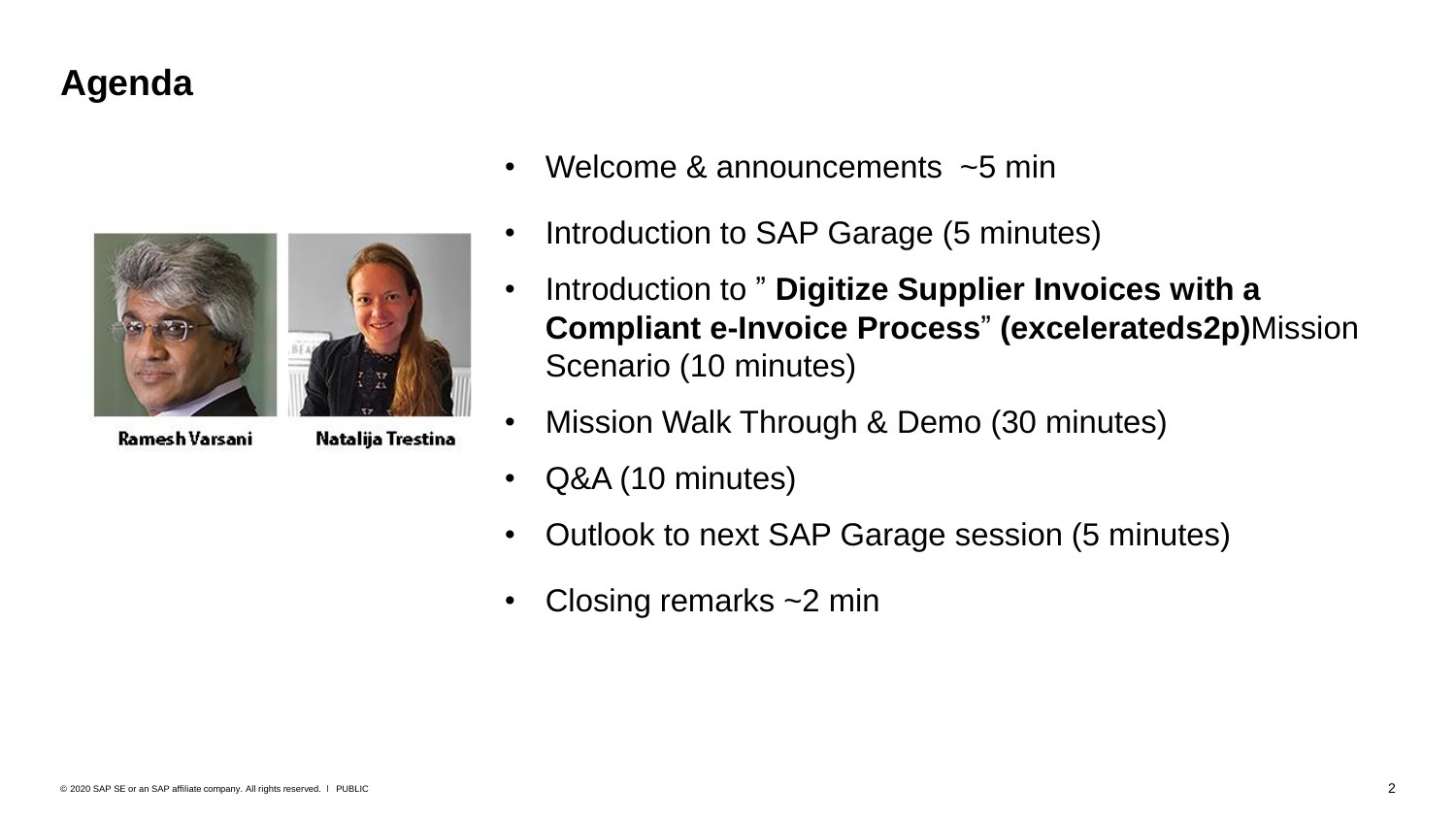## **SAP BTP Customer Value Network**

#### **What is the SAP BTP CVN?**

- ➢ Welcome to the SAP BTP Customer Value Network !
- ➢ Our Customer Value Network is dedicated to provide you with latest information on SAP's strategy and innovations
- ➢ It will allow you to make important connections to topic experts, peers, technical content and SAP for their professional and business success to support the sharing of insights and best practices.
- ➢ The CVN will allow you to experience the passion for excellence that sets this SAP Customer community apart.
- ➢ **For more information please navigate to [SAP BTP Customer Value Network](https://webinars.sap.com/2021-12-31-sap-btp-customer-value-network-global/en/home)**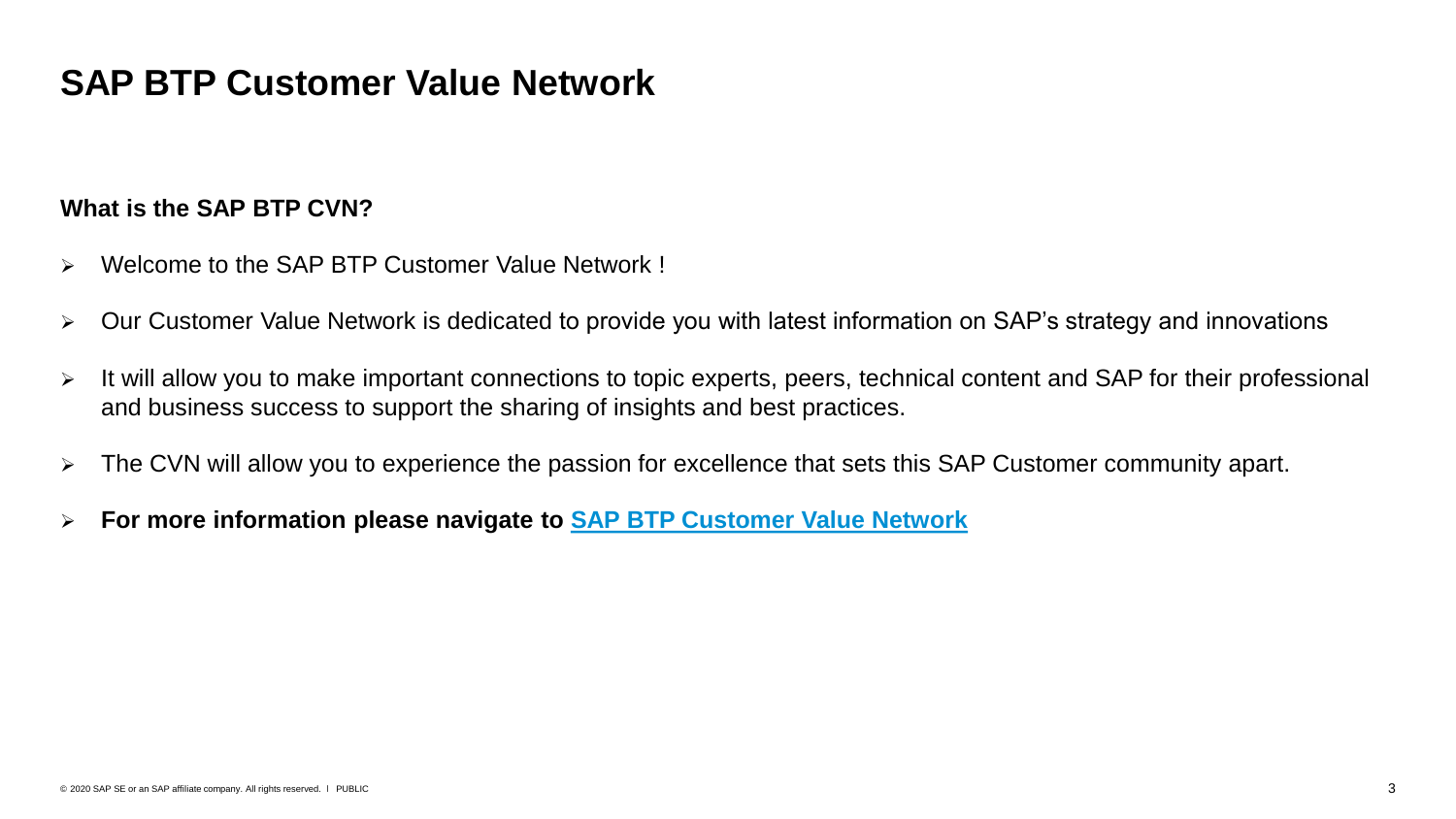# **SAP Practitioner Forums – 2022 schedule**



| <b>First</b><br>Wednesday      | <b>SAP BTP Garage</b><br>Host: Cecily Sorenson (APJ)<br><b>Host: Chris Aron</b><br><b>Register: SAP BTP Garage Series</b>                                                                     |
|--------------------------------|-----------------------------------------------------------------------------------------------------------------------------------------------------------------------------------------------|
| <b>Third</b><br>Wednesday      | <b>SAP Screen Personas</b><br>Hosts: Peter Spielvogel and Conrad Bernal<br>Register: https://www.sap.com/cmp/nl/sap-screen-personas-<br>practitioner-forum/index.html                         |
| <b>Third</b><br>Thursday       | <b>SAP Fiori (APJ UX)</b><br>Host: Toros Aledjian<br>Hosts: Jocelyn Dart, Simon Kemp, Toros Aledjian<br>Register: SAP Fiori (APJ UX) Practitioners Forum                                      |
| <b>Third</b><br><b>Tuesday</b> | <b>SAP Business Technology Platform (APJ)</b><br>Host: Toros Aledjian<br>Host: Richa Sharma, Rajesh Ragupathy, Toros Aledjian<br><b>Register: SAP Business Technology Practitioners Forum</b> |